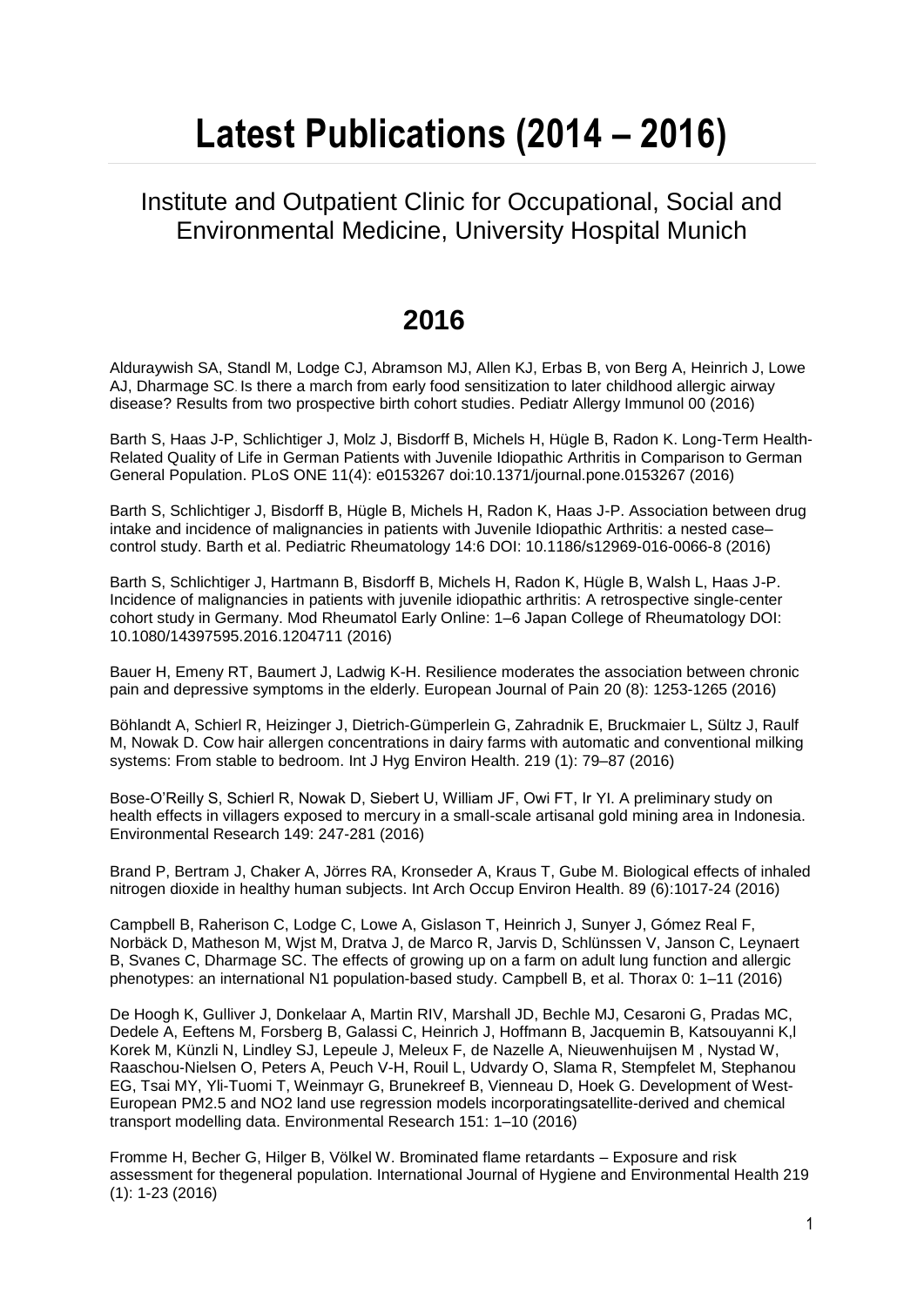Fromme H, Schütze A, Lahrz T, Kraft M, Fembacher L, Siewering S, Burkardt R, Dietrich S, Koch HM, Völkel W. Non-phthalate plasticizers in German daycare centers and humanbiomonitoring of DINCH metabolites in children attending the centers (LUPE 3). [Int J Hyg Environ Health.](http://www.ncbi.nlm.nih.gov/pubmed/?term=Non-phthalate+plasticizers+in+German+daycare+centers+and+humanbiomonitoring+of+DINCH+metabolites+in+children+attending+the+centers(LUPE+3)) 219(1):33-9 (2016).

Fuertes E, Markevych I, Bowatte G, Gruzieva O, Gehring U, Becker A, Berdel D, von Berg A, Bergström A, Brauer M, Brunekreef B, Brüske I, Carlsten C, Chan-Yeung M, Dharmage SC, Hoffmann B, C Klümper, Koppelman GH, Kozyrskyj A, Korek M, Kull I, Lodge C, Lowe A, MacIntyre E, Pershagen G, Standl M, Sugiri D, Wijga A, MACS, Heinrich J. Residential greenness is differentially associated with childhood allergic rhinitis and aeroallergen sensitization in seven birth cohorts. Allergy 71(10): 1461-1471 (2016)

Ha E, Basu N, Bose-O'Reilly S, Dórea JG, McSorley E, Sakamoto M, ManChan H. Current progress on understanding the impact of mercury on human health. EnvironmentalResearch DOI: http://dx.doi.org/10.1016/j.envres.2016.06.042i (2016)

Hanisch SE, Twomey CD, Szeto ACH, Birner UW, Nowak D, Sabariego C. The effectiveness of interventions targeting the stigma of mental illness at the workplace: a systematic review. Hanisch et al. BMC Psychiatry 16: 1 (2016)

Heinen F, Landgraf MN, Böhmer J, Borggräfe I, Bidlingmaier C, Krohn K, Hoffmann F, Nicolai T, Weigl M, von Kries R, Albers. Was vom Tage übrig bleibt – Arbeitsalltag einer Universitätsmedizin für Kinder und Jugendliche. The remains of the day: A working day in a university children's hospital. L. Z. Evid. Fortbild. Qual. Gesundh. wesen (ZEFQ), http://dx.doi.org/10.1016/j.zefq.2016.09.002 (2016)

Herrera R, Radon K, von Ehrenstein OS, Cifuentes S, Muñoz DM, Berger U. Proximity to mining industry and respiratory diseases in children in a community in Northern Chile: A crosssectional Study. Herrera et al. Environmental Health 15: 66 (2016)

Horikoshi M et al. Genome-wide associations for birth weight and correlations with adult disease. Nature 538: 248-252 (2016)

Karrasch S, Brüske I, Smith MP, Thorand B, Huth C, Ladwig K-H, Kronenberg F, Heinrich J, Holle R, Peters A, Schulz H. What is the impact of different spirometric criteria on the prevalence of spirometrically defined COPD and its comorbidities? Results from the population-based KORA study International Journal of COPD 11: 1881–1894 (2016)

Karrasch S, Linde K, Rücker G, Sommer H, Karsch-Völk M, Kleijnen J, Jörres RA, Schneider A. Accuracy of FENO for diagnosing asthma: a systematic review. Karrasch S, et al. Thorax 0:1–8 (2016)

Krämer T, Schneider A, Spieß E, Angerer P, Weigl M. Associations between job demands,workrelated strain and peceived quality of care: a longitudinal study among hospital physicians. International Journal for Quality in Health Care: 1–6 (2016)

Kreuter M, Nowak D, Rüther T, Hoch E, Thomasius R, Vogelberg C, Brockstedt M, Hellmann A, Gohlke H, Jany B, Loddenkemper R. Cannabis – Positionspapier der Deutschen Gesellschaft für Pneumologie und Beatmungsmedizin e.V. (DGP) Pneumologie 70: 87–97 (2016)

Loerbroks A, Weigl M, Li J, Angerer P. Effort-reward imbalance and perceived quality of patient care: a cross-sectional study among physicians in Germany. Loerbroks et al. BMC Public Health 16: 342 DOI 10.1186/s12889-016-3016-y (2016)

Markevych I, Smith MP, Jochner, Standl M, Brüske I, von Berg A, Bauer C-P, Fuks K, Koletzko S, Berdel D, Heinrich J, Schulz H. Neighbourhood and physical activity in German adolescents: GINIplus and LISAplus I. Markevych et al. / Environmental Research 147: 284–293 (2016)

Markevych I, Standl M, Sugiri D, Harris C, Maier W, Berdel D, Heinrich J. Residential greenness and blood lipids in children: A longitudinal analysis in GINIplus and LISAplus. EnvironmentalResearch 151: 168–173 (2016)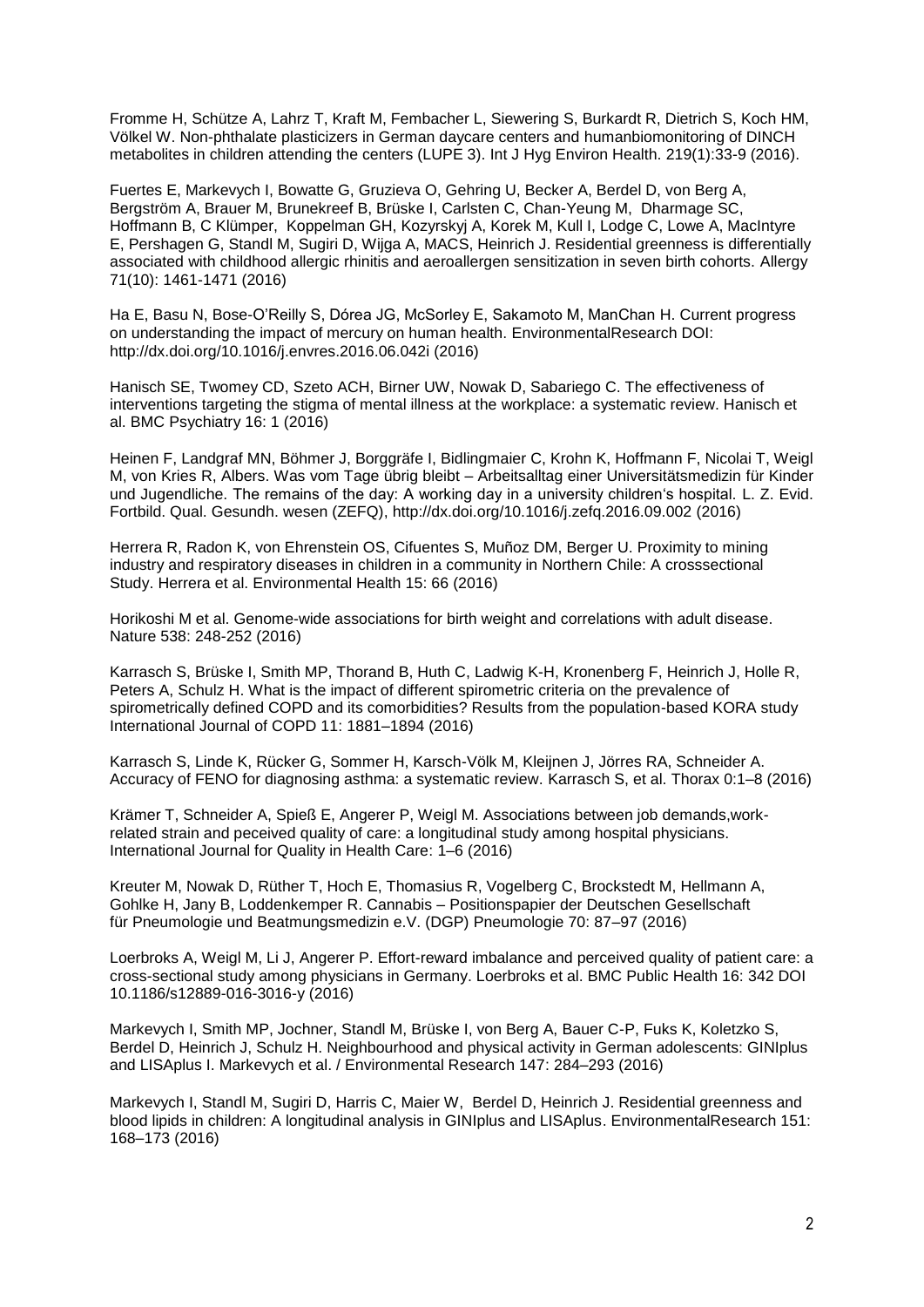[Mossner M,](http://www.ncbi.nlm.nih.gov/pubmed/?term=Mossner%20M%5BAuthor%5D&cauthor=true&cauthor_uid=27133825) [Jann JC,](http://www.ncbi.nlm.nih.gov/pubmed/?term=Jann%20JC%5BAuthor%5D&cauthor=true&cauthor_uid=27133825) [Nowak D,](http://www.ncbi.nlm.nih.gov/pubmed/?term=Nowak%20D%5BAuthor%5D&cauthor=true&cauthor_uid=27133825) [Platzbecker U,](http://www.ncbi.nlm.nih.gov/pubmed/?term=Platzbecker%20U%5BAuthor%5D&cauthor=true&cauthor_uid=27133825) [Giagounidis A,](http://www.ncbi.nlm.nih.gov/pubmed/?term=Giagounidis%20A%5BAuthor%5D&cauthor=true&cauthor_uid=27133825) [Götze K,](http://www.ncbi.nlm.nih.gov/pubmed/?term=G%C3%B6tze%20K%5BAuthor%5D&cauthor=true&cauthor_uid=27133825) [Letsch A,](http://www.ncbi.nlm.nih.gov/pubmed/?term=Letsch%20A%5BAuthor%5D&cauthor=true&cauthor_uid=27133825) [Haase D,](http://www.ncbi.nlm.nih.gov/pubmed/?term=Haase%20D%5BAuthor%5D&cauthor=true&cauthor_uid=27133825) [Shirneshan K,](http://www.ncbi.nlm.nih.gov/pubmed/?term=Shirneshan%20K%5BAuthor%5D&cauthor=true&cauthor_uid=27133825) [Braulke F,](http://www.ncbi.nlm.nih.gov/pubmed/?term=Braulke%20F%5BAuthor%5D&cauthor=true&cauthor_uid=27133825) [Schlenk RF,](http://www.ncbi.nlm.nih.gov/pubmed/?term=Schlenk%20RF%5BAuthor%5D&cauthor=true&cauthor_uid=27133825) [Haferlach T,](http://www.ncbi.nlm.nih.gov/pubmed/?term=Haferlach%20T%5BAuthor%5D&cauthor=true&cauthor_uid=27133825) [Schafhausen P,](http://www.ncbi.nlm.nih.gov/pubmed/?term=Schafhausen%20P%5BAuthor%5D&cauthor=true&cauthor_uid=27133825) [Bug G,](http://www.ncbi.nlm.nih.gov/pubmed/?term=Bug%20G%5BAuthor%5D&cauthor=true&cauthor_uid=27133825) [Lübbert M,](http://www.ncbi.nlm.nih.gov/pubmed/?term=L%C3%BCbbert%20M%5BAuthor%5D&cauthor=true&cauthor_uid=27133825) [Ganser A,](http://www.ncbi.nlm.nih.gov/pubmed/?term=Ganser%20A%5BAuthor%5D&cauthor=true&cauthor_uid=27133825) [Büsche G,](http://www.ncbi.nlm.nih.gov/pubmed/?term=B%C3%BCsche%20G%5BAuthor%5D&cauthor=true&cauthor_uid=27133825) [Schuler E,](http://www.ncbi.nlm.nih.gov/pubmed/?term=Schuler%20E%5BAuthor%5D&cauthor=true&cauthor_uid=27133825) [Nowak V,](http://www.ncbi.nlm.nih.gov/pubmed/?term=Nowak%20V%5BAuthor%5D&cauthor=true&cauthor_uid=27133825) [Pressler J,](http://www.ncbi.nlm.nih.gov/pubmed/?term=Pressler%20J%5BAuthor%5D&cauthor=true&cauthor_uid=27133825) [Obländer J,](http://www.ncbi.nlm.nih.gov/pubmed/?term=Obl%C3%A4nder%20J%5BAuthor%5D&cauthor=true&cauthor_uid=27133825) [Fey S,](http://www.ncbi.nlm.nih.gov/pubmed/?term=Fey%20S%5BAuthor%5D&cauthor=true&cauthor_uid=27133825) [Müller N,](http://www.ncbi.nlm.nih.gov/pubmed/?term=M%C3%BCller%20N%5BAuthor%5D&cauthor=true&cauthor_uid=27133825) [Lauinger-Lörsch E,](http://www.ncbi.nlm.nih.gov/pubmed/?term=Lauinger-L%C3%B6rsch%20E%5BAuthor%5D&cauthor=true&cauthor_uid=27133825) [Metzgeroth G,](http://www.ncbi.nlm.nih.gov/pubmed/?term=Metzgeroth%20G%5BAuthor%5D&cauthor=true&cauthor_uid=27133825) [Weiß C,](http://www.ncbi.nlm.nih.gov/pubmed/?term=Wei%C3%9F%20C%5BAuthor%5D&cauthor=true&cauthor_uid=27133825) [Hofmann WK,](http://www.ncbi.nlm.nih.gov/pubmed/?term=Hofmann%20WK%5BAuthor%5D&cauthor=true&cauthor_uid=27133825) [Germing U,](http://www.ncbi.nlm.nih.gov/pubmed/?term=Germing%20U%5BAuthor%5D&cauthor=true&cauthor_uid=27133825) [Nolte F.](http://www.ncbi.nlm.nih.gov/pubmed/?term=Nolte%20F%5BAuthor%5D&cauthor=true&cauthor_uid=27133825) Prevalence, clonal dynamics and clinical impact of TP53 mutations in patients with myelodysplastic syndrome with isolated deletion (5q) treated with lenalidomide: Results from a prospective multi-center study of the German MDS study group (GMDS). Leukemia 13:1956-1969 (2016)

Nowak D. Bioaerosole und Atemwegserkrankungen in der Landwirtschaft. Allergologie Jahrgang 39, 2: 77-85 (2016)

Ohlander J, Keskin M-C, Weiler S, Stork J, K. Radon K. Snap-fits and upper limb functional limitations in German automotive workers. Occupational Medicine 66 (6): 471-7 (2016)

Ohlander J, Huber SM, Schomaker M, Heumann C, Schierl R, Michalke B, Jenni OG, Caflisch J, Muñoz DM, von Ehrenstein OS, Katja Radon K. Mercury and neuromotor function among children in a rural town in Chile. International Journal of Occupational and Environmental Health 22(1): 27-35 International Journal (2016)

Olivieri M, Heinrich J, Schlünssen V, Antó JM, Forsberg B, Janson B, Leynaert B, Norback D, Sigsgaard T, Svanes C, Tischer C, Villani S, Jarvis D, Verlato G. The risk of respiratory symptoms on allergen exposure increases with increasing specific IgE. Allergy (6):859-68 (2016)

Radon K, Llanqui U, Arce A, Herrera R, Herbig B, Nowak D, Parra M. Job strain, bullying and violence at work and asthma in Peruvian cleaners—a cross-sectional analysis. J Asthma, 0(0): 1–8 (2016)

Radon K, Nowak D, Vogelberg C, Ruëff F. Berufsberatung allergiekranker Jugendlicher. Deutsches Ärzteblatt Jg. 113: 31–32 (2016)

Rendoo D, Dayanjav, Ganbold U, Bose-O'Reilly S, Onom A, Surenjav U, Duvjir S. Mercury Levels of Environmentally and Occupationally Exposed Residents in Bornuur and Jargalant Districts of Mongolia. Environment and Ecology Research 4(4): 217-222 (2016)

Schenk K-E, Schierl R, Angele M, Burkart-Reichel A, Glockzin G, Novotny A, Nowak D. Cisplatin and oxaliplatin surface contamination in intensive care units (ICUs) and hospital wards during attendance of HIPEC patients. Int Arch Occup Environ Health 89 (6): 991-6 (2016)

Schierl R, Masini C, Groeneveld S, Fischer E, Böhlandt A, Rosini V, Paolucci D. Environmental contamination by cyclophosphamide preparation: Comparison of conventional manual production in biological safety cabinet and robot-assisted production by APOTECAchemo. J Oncol Pharm Practice 22(1) 37–45 (2016)

Schoierer J, Lob-Corzilius T, Wermuth I, Nowak D, Böse O'Reilly S. Mehr Prävention durch das Präventionsgesetz in der Kinder- und Jugendärztlichen Praxis!? Doi: http://dx.doi.org/10.1055/s-0042- 102340 (2016)

Selge C, Thomas S, Nowak D, Radon K, Wolfarth B. Asthma prevalence in German Olympic athletes: A comparison of winter and summer sport disciplines. Respiratory Medicine 118: 15-21 (2016)

Smith MP, Berdel D, Nowak D, Heinrich J, Holger Schulz H. Physical Activity Levels and Domains Assessed by Accelerometry in German Adolescents from GINIplus and LISAplus. PLoS ONE 11(3): e0152217 (2016)

[Smith MP,](http://www.ncbi.nlm.nih.gov/pubmed/?term=Smith%20MP%5BAuthor%5D&cauthor=true&cauthor_uid=27009173) [von Berg A,](http://www.ncbi.nlm.nih.gov/pubmed/?term=von%20Berg%20A%5BAuthor%5D&cauthor=true&cauthor_uid=27009173) [Berdel D,](http://www.ncbi.nlm.nih.gov/pubmed/?term=Berdel%20D%5BAuthor%5D&cauthor=true&cauthor_uid=27009173) [Bauer CP,](http://www.ncbi.nlm.nih.gov/pubmed/?term=Bauer%20CP%5BAuthor%5D&cauthor=true&cauthor_uid=27009173) [Hoffmann B,](http://www.ncbi.nlm.nih.gov/pubmed/?term=Hoffmann%20B%5BAuthor%5D&cauthor=true&cauthor_uid=27009173) [Koletzko S,](http://www.ncbi.nlm.nih.gov/pubmed/?term=Koletzko%20S%5BAuthor%5D&cauthor=true&cauthor_uid=27009173) [Nowak D,](http://www.ncbi.nlm.nih.gov/pubmed/?term=Nowak%20D%5BAuthor%5D&cauthor=true&cauthor_uid=27009173) [Heinrich J,](http://www.ncbi.nlm.nih.gov/pubmed/?term=Heinrich%20J%5BAuthor%5D&cauthor=true&cauthor_uid=27009173) [Schulz H.](http://www.ncbi.nlm.nih.gov/pubmed/?term=Schulz%20H%5BAuthor%5D&cauthor=true&cauthor_uid=27009173) Physical activity is not associated with spirometric indices in lung-healthy German youth. [Eur Respir J.](http://www.ncbi.nlm.nih.gov/pubmed/27009173) 48 (2): 428-40 (2016)

Stab N, Hacker W, Weigl M. Work organization in hospital wards and nurses' emotional exhaustion: A multi-method study of observation-based assessment and nurses' self-reports. International Journal of Nursing Studies 61: 52–62 (2016)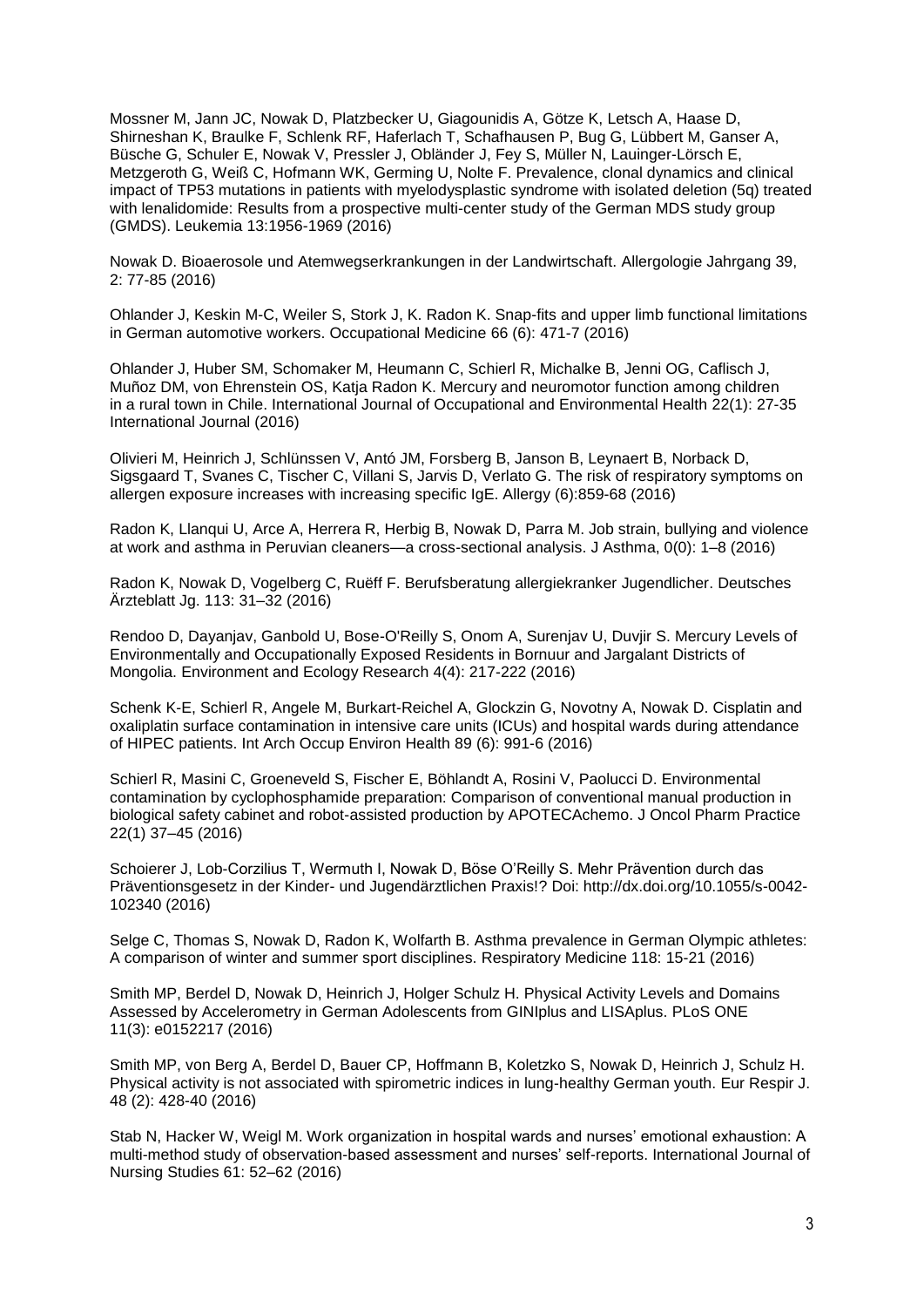Steckling et al. Lebensqualität in der Medizin. DOI 10.1007/978-3-658-10679-9 (2016)

Tischer C, Weikl F, Probst AJ, Standl M, Heinrich J, Pritsch K. Urban Dust Microbiome: Impact on Later Atopy and Wheezing. Environ Health Perspect DOI: 10.1289/EHP158 (2016)

Völkel W, Kiranoglu M, Dettbarn G, John A, Jessel S, Seidel A, Fromme H. Urinary toxicokinetics of di- (isononyl)-cyclohexane-1,2-dicarboxylate (DINCH1) in humans following single oral administration. Toxicology Letters 248: 16–24 (2016)

Wacker ME, Jörres RA, Karch A, Koch A, Heinrich J, Karrasch S, Schulz H, Peters A, Gläser S, Ewert R, Baumeister SE, Vogelmeier C, Leidl R, Holle R and for the COSYCONET study group. Relative impact of COPD and comorbidities on generic health-related quality of life: a pooled analysis of the COSYCONET patient cohort and control subjects from the KORA and SHIP studies. Wacker et al. Respiratory Research 17 (1): 81 (2016)

Wacker ME, Jörres RA, Karch A, Wilke S, Heinrich J, Karrasch S, Koch A, Schulz H, Watz H, Leidl R, Vogelmeier C. Assessing health-related quality of life in COPD: comparing generic and diseasespecific instruments with focus on comorbidities. Wacker et al. BMC Pulmonary Medicine 16:70 DOI 10.1186/s12890-016-0238-9 (2016)

Wacker ME, Jörres RA, Schulz H, Heinrich J, Karrasch S, Karch A, Koch A, Peters A, Leidl R, Vogelmeier C, Holle R. Direct and indirect costs of COPD and its comorbidities: Results from the German COSYCONET study. Respiratory Medicine 111: 39-46 (2016)

Wei J, Gerlich J, Vogelberg C, von Mutius E, Windstetter D, Genuneit J, Weinmayr G, Nowak D, Radon K. Do young adults with atopic dermatitis avoid harmful workplace exposure at their first job? A prospective cohort study. Int Arch Occup Environ Health 89 (3): 397-406 (2016)

Weigl M, Müller A, Angerer P, Petru R. Gefährdungsbeurteilung psychischer Belastung: Expertenbasierte Entwicklung einer checklistbasierten Handlungshilfe für Betriebsärzte. Das Gesundheitswesen 78(3): e14-22 (2016)

Weigl M, Schneider A. Associations of work characteristics, employee strain and self-perceived quality of care in Emergency Departments: A cross-sectional study. International Emergency Nursing (2016)

Weigl M, Stab N, Herms I, Angerer P, Hacker W, Glaser J. The associations of supervisor support and work overload with burnout and depression: a cross-sectional study in two nursing settings. Journal of Advanced Nursing 72 (8): 1774-88 (2016)

[Weigl M,](http://www.ncbi.nlm.nih.gov/pubmed/?term=Weigl%20M%5BAuthor%5D&cauthor=true&cauthor_uid=26091986) [Stefan P,](http://www.ncbi.nlm.nih.gov/pubmed/?term=Stefan%20P%5BAuthor%5D&cauthor=true&cauthor_uid=26091986) [Abhari K,](http://www.ncbi.nlm.nih.gov/pubmed/?term=Abhari%20K%5BAuthor%5D&cauthor=true&cauthor_uid=26091986) [Wucherer P,](http://www.ncbi.nlm.nih.gov/pubmed/?term=Wucherer%20P%5BAuthor%5D&cauthor=true&cauthor_uid=26091986) [Fallavollita P,](http://www.ncbi.nlm.nih.gov/pubmed/?term=Fallavollita%20P%5BAuthor%5D&cauthor=true&cauthor_uid=26091986) [Lazarovici M,](http://www.ncbi.nlm.nih.gov/pubmed/?term=Lazarovici%20M%5BAuthor%5D&cauthor=true&cauthor_uid=26091986) [Weidert S,](http://www.ncbi.nlm.nih.gov/pubmed/?term=Weidert%20S%5BAuthor%5D&cauthor=true&cauthor_uid=26091986) [Euler E,](http://www.ncbi.nlm.nih.gov/pubmed/?term=Euler%20E%5BAuthor%5D&cauthor=true&cauthor_uid=26091986) [Catchpole](http://www.ncbi.nlm.nih.gov/pubmed/?term=Catchpole%20K%5BAuthor%5D&cauthor=true&cauthor_uid=26091986)  [K.](http://www.ncbi.nlm.nih.gov/pubmed/?term=Catchpole%20K%5BAuthor%5D&cauthor=true&cauthor_uid=26091986) Intra-operative disruptions, surgeon's mental workload, and technical performance in a full-scale simulated procedure. [Surg Endosc.](http://www.ncbi.nlm.nih.gov/pubmed/?term=intra-operative+disruptions%2C+surgeon) 30 (2): 559-66 (2016)

Weikl F, Tischer C, Probst AJ, Heinrich J, Markevych I, Jochner S, Pritsch K. Fungal and Bacterial Communities in Indoor Dust Follow Different Environmental Determinants. PLoS ONE 11(4): e0154131. doi:10.1371/journal.pone.0154131

Yarmolinsky J, Barbieri NB, Weinmann T, Ziegelmann PK, Duncan BB, Schmidt MI. Plasminogen activator inhibitor-1 and type 2 diabetes: a systematic review and meta-analysis of observational studies. Scientific Reports. 6: 17714 DOI: 10.1038/srep17714 (2016)

Yuan H, Liu H, Liu Z, Owzar K, Han Y, Su L, Wei Y, Hung RJ, McLaughlin J, Brhane Y, Brennan P, Bickeboeller H, Rosenberger A, Houlston RS, Caporaso N, Landi MT, Heinrich J, Risch A, Christiani DC, Gümüş ZH, Klein RJ, Amos CI, Wei Q. A Novel Genetic Variant in Long Non-coding RNA Gene NEXN-AS1 is Associated with Risk of Lung Cancer.Nature Scientific Reports 6:34234 DOI: 10.1038/srep34234 (2016)

Zilz C, Blaas SH, Pfeifer M, Jörres RA, Budweiser S. Mental health, serum biomarkers and survival in severe COPD: a pilot study. [Multidiscip Respir Med.](http://www.ncbi.nlm.nih.gov/pubmed/26788321) 11:3. doi: 10.1186/s40248-016-0041-8. eCollection (2016)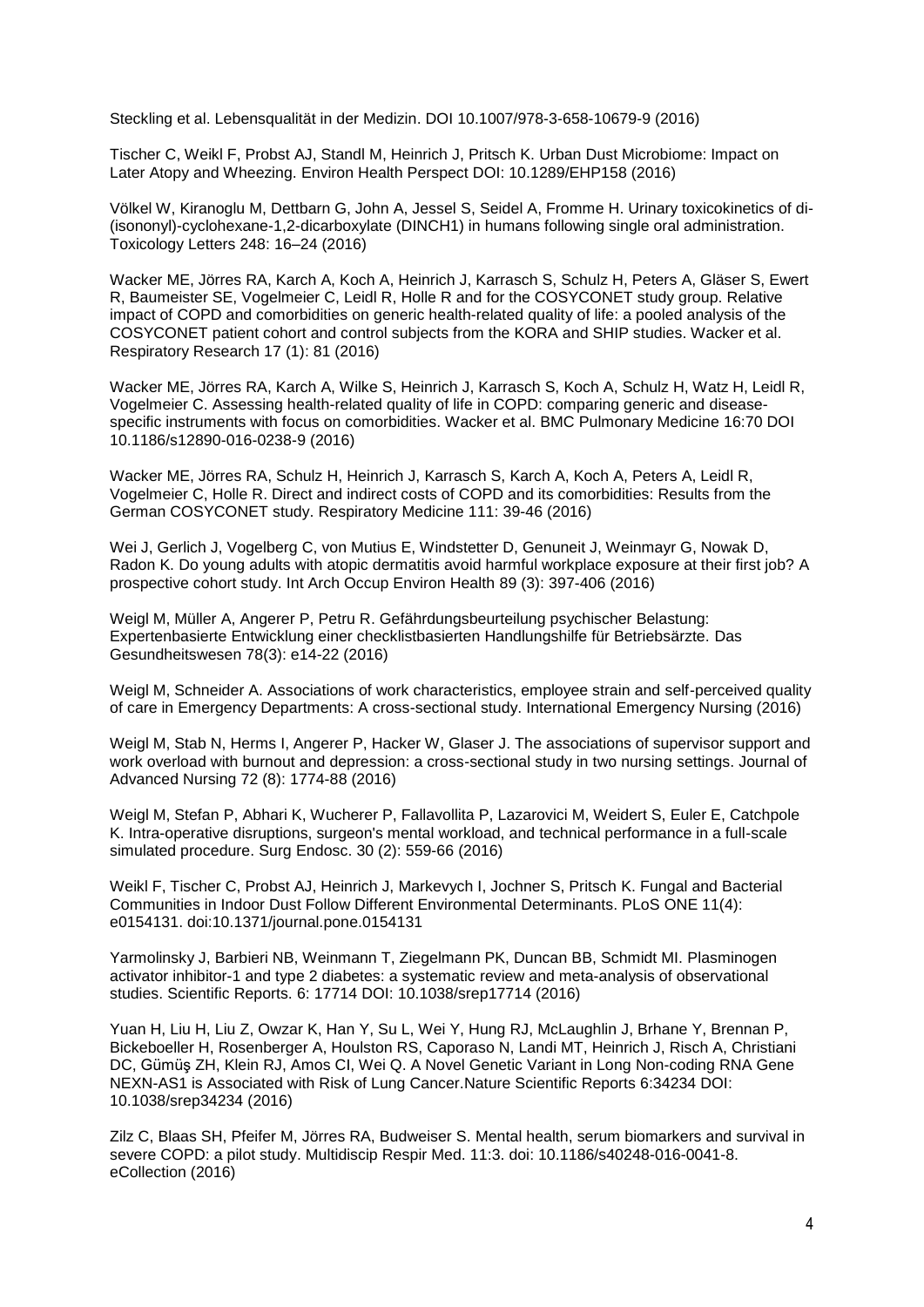### 2015

Amaral AFS, Minelli C, Guerra S, Wjst M, Probst-Hensch N, Pin I, Svanes C, Janson C, Heinrich J, Jarvis DL. The locus C11orf30 increases susceptibility to poly-sensitization. Allergy 70: 328–333 (2015)

Amaral AFS, Newson RB, Abramson MJ, Anto JM, Bono R, Corsico AG, de Marco R, Demoly P, Forsberg B, Gislason T, Heinrich J, Huerta I, Janson C, Jogi R, Kim J-L, Maldonado J, Rovira JM-M, Neukirch C, Nowak D, Pin I, Probst-Hensch N, Raherison-Semjen C, Svanes C, Landa IU, van Ree R, Versteeg SA, Weyle Jr, Zock J-P, Burney PGJ, Jarvis DL. Changes in IgE sensitization and total IgE levels over 20 years of follow-up. [J Allergy Clin Immunol.](http://www.ncbi.nlm.nih.gov/pubmed/26586040) 2015 Nov 13 doi: 10.1016/j.jaci.2015.09.037 [Epub ahead of print] (2015)

Angerer P, Weigl M. Physicians' psychosocial work conditions and quality of care: A Literature Review. Professions and Professionalism 5 (1) doi:org/10.7577/pp.960 (2015)

Artigas MS, …, Karrasch S et al. Sixteen new lung function signals identified through 1000 Genomes Project reference panel imputation. Nat Commun. 2015 Dec 4;6:8658. doi: 10.1038/ncomms9658. (2015)

Bhardwaj M, Arteta M, Batmunkh T, Leonardo LB, Caraballo Y, Carvalho D, Dan W, Erdogan S, Brborovic H, Gudrun K, Ilse U, Ingle GK, Joshi SK, Kishore J, Khan Z, Retneswari M, Menses C, Moraga D, Njan A, Okonkwo FO, Ozlem K, Ravichandran S, Rosales J, Rybacki M, Sainnyambuu M, Shathanapriya K, Radon K. Attitude of medical students towards occupational safety and health: A multi-national study. Int J Occup Environ Med 6: 7-19 (2015)

Böhlandt A, Groeneveld S, Fischer E, Schierl R. Cleaning Efficiencies of Three Cleaning Agents on Four Different Surfaces after Contamination by Gemcitabine and 5-fluorouracile. Journal of Occupational and Environmental Hygiene 12 (6): 384-392 (2015)

[Böhlandt A,](http://www.ncbi.nlm.nih.gov/pubmed/?term=B%C3%B6hlandt%20A%5BAuthor%5D&cauthor=true&cauthor_uid=26424445) [Schierl R,](http://www.ncbi.nlm.nih.gov/pubmed/?term=Schierl%20R%5BAuthor%5D&cauthor=true&cauthor_uid=26424445) [Heizinger J,](http://www.ncbi.nlm.nih.gov/pubmed/?term=Heizinger%20J%5BAuthor%5D&cauthor=true&cauthor_uid=26424445) [Dietrich-Gümperlein G,](http://www.ncbi.nlm.nih.gov/pubmed/?term=Dietrich-G%C3%BCmperlein%20G%5BAuthor%5D&cauthor=true&cauthor_uid=26424445) [Zahradnik E,](http://www.ncbi.nlm.nih.gov/pubmed/?term=Zahradnik%20E%5BAuthor%5D&cauthor=true&cauthor_uid=26424445) [Bruckmaier L,](http://www.ncbi.nlm.nih.gov/pubmed/?term=Bruckmaier%20L%5BAuthor%5D&cauthor=true&cauthor_uid=26424445) [Sültz J,](http://www.ncbi.nlm.nih.gov/pubmed/?term=S%C3%BCltz%20J%5BAuthor%5D&cauthor=true&cauthor_uid=26424445) [Raulf](http://www.ncbi.nlm.nih.gov/pubmed/?term=Raulf%20M%5BAuthor%5D&cauthor=true&cauthor_uid=26424445)  [M,](http://www.ncbi.nlm.nih.gov/pubmed/?term=Raulf%20M%5BAuthor%5D&cauthor=true&cauthor_uid=26424445) [Nowak D.](http://www.ncbi.nlm.nih.gov/pubmed/?term=Nowak%20D%5BAuthor%5D&cauthor=true&cauthor_uid=26424445) Cow hair allergen concentrations in dairy farms with automatic and conventional milking systems: From stable to bedroom. [Int J Hyg Environ Health.](http://www.ncbi.nlm.nih.gov/pubmed/26424445) 219 (1): 79–87 (2015)

Burns J, Mason C, Mueller N, Ohlander J, Zock J-P, Drobnic F, Wolfarth B, Heinrich J, Omenaas E, Stensrud T, Nowak D, Radon K. Asthma prevalence in Olympic summer athletes and the general population: An analysis of three European countries. Respiratory Medicine 109 (7): 813-820 (2015)

Cheelo M, Lodge CJ, Dharmage SC, Simpson JA, Matheson M, Heinrich J, Lowe AJ. Paracetamol exposure in pregnancy and early childhood and development of childhood asthma: a systematic review and meta-analysis. Arch Dis Child 100 (1):81–89 doi:10.1136/archdischild-2012-303043 (2015)

De Marco R, Marcon A, Rossi A, Antó JM, Cerveri I, Gislason T, Heinrich J, Janson C, Jarvis D, Kuenzli N, Leynaert B, Probst-Hensch N, Svanes C, Wjst M, Burney P. Asthma, COPD and overlap syndrome: a longitudinal study in young European adults. Eur Respir J (in press) DOI: 10.1183/09031936.00008615 (2015)

Forouzanfar MH, …, Steckling N et al. Global, regional, and national comparative risk assessment of 79 behavioural, environmental and occupational, and metabolic risks or clusters of risks in 188 countries, 1990–2013: a systematic analysis for the Global Burden of Disease Study 2013. Lancet 386 (10010): 2287–2323 (2015)

Fromme H, Becher G, Hilger B, Völkel W. Brominated flame retardants – Exposure and risk assessment for thegeneral population. International Journal of Hygiene and Environmental Health 219 (1): 1-23 (2015)

Fromme H, Cequier E, Kim J-T, Hanssen L, Hilger B, Thomsen C, Chang Y-S, Völkel W. Persistent and emerging pollutants in the blood of German adults: Occurrence of dechloranes, polychlorinated naphthalenes, and siloxanes. Environment International 85: 292–298 (2015)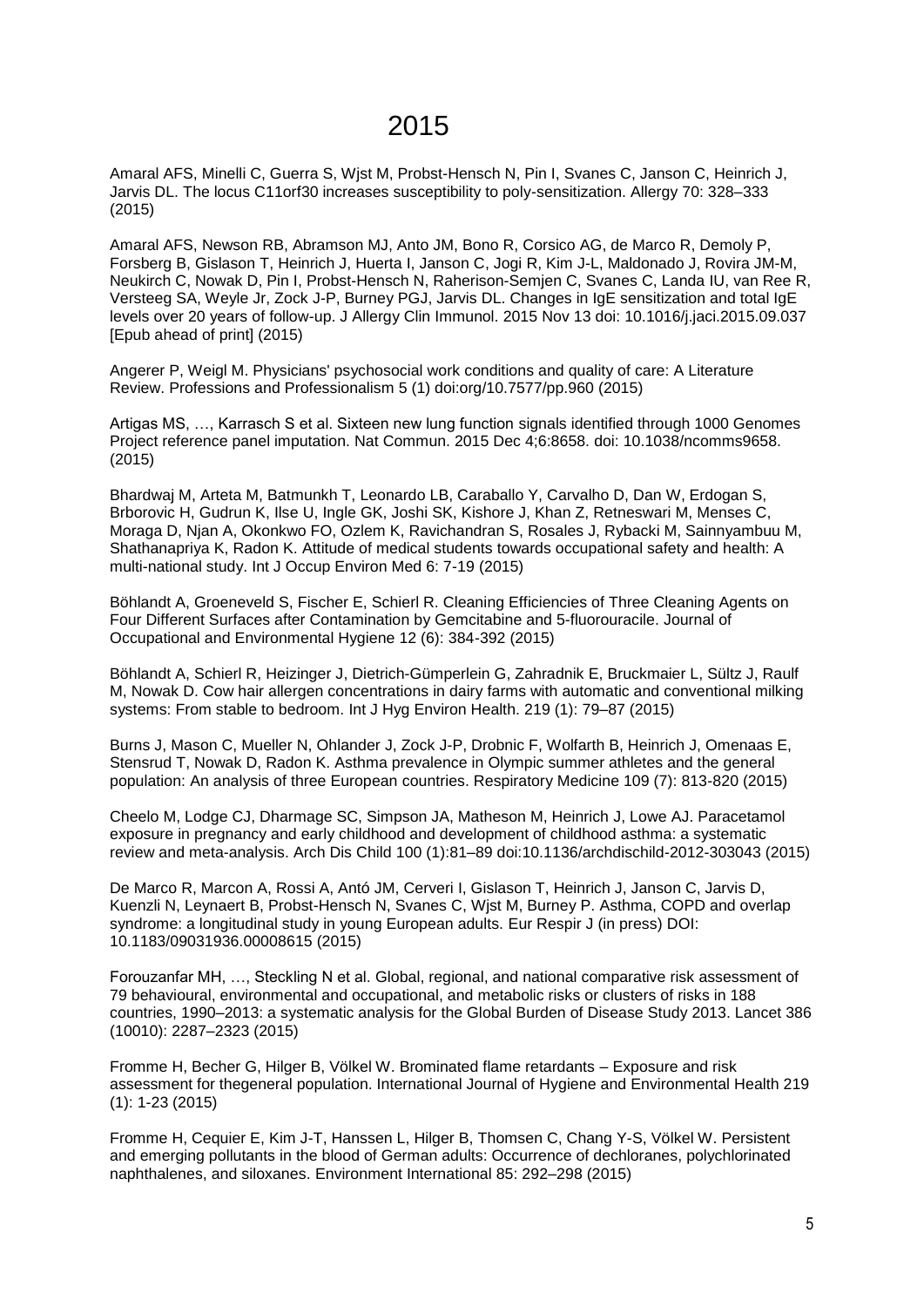Fromme H, Dreyer A, Dietrich S, Fembacher L, Lahrz T, Völkel W. Neutral polyfluorinated compounds in indoor air in Germany - The LUPE 4 study. Chemosphere.139: 572-578 (2015)

Fromme H, Schütze A, Lahrz T, Kraft M, Fembacher L, Siewering S, Burkardt R, Dietrich S, Koch HM, Völkel W. Non-phthalate plasticizers in German daycare centers and humanbiomonitoring of DINCH metabolites in children attending the centers (LUPE 3). International Journal of Hygiene and Environmental Health 219(1):33-9 (2015)

Fuertes E and Heinrich J. The influence of childhood traffic-related air pollution exposure on asthma, allergy and sensitization. Allergy 70: 1350–1352 (2015)

Glaser J, Seubert C, Hornung S, Herbig B. The Impact of Learning Demands, Work-Related Resources, and Job Stressors on Creative Performance and Health. Journal of Personnel Psychology 14 (1): 37–48 (2015)

Heinrich J. Can prenatal maternal stress increase the risk of asthma? Expert Rev. Respir. Med. 9(4): 379–381 (2015)

[Herbig B,](http://www.ncbi.nlm.nih.gov/pubmed/?term=Herbig%20B%5BAuthor%5D&cauthor=true&cauthor_uid=26537539) [Schneider A,](http://www.ncbi.nlm.nih.gov/pubmed/?term=Schneider%20A%5BAuthor%5D&cauthor=true&cauthor_uid=26537539) [Nowak D.](http://www.ncbi.nlm.nih.gov/pubmed/?term=Nowak%20D%5BAuthor%5D&cauthor=true&cauthor_uid=26537539) Does office space occupation matter? The role of the number of persons per enclosed office space, psychosocial work characteristics, and environmental satisfaction in the physical and mental health of employees. [Indoor Air.](http://www.ncbi.nlm.nih.gov/pubmed/26537539) Nov 5 doi: 10.1111/ina.12263. [Epub ahead of print] (2015)

Kantermann T, Meisel A, Fitzthum K, Penzel T, Fietze I, Ulm L. Changes in chronotype after stroke: A pilot study. Frontiers in Neurology 5: 287 (2015)

Karrasch S, Jörres RA, Ehret M, Herbig B, Langner J, Seeger S, Schierl R, Nowak D. Respiratory effects of laser printer emissions: A controlled exposure study. European Respiratory Journal 46 (suppl 59): PA1174 DOI:10.1183/13993003.congress-2015.PA1174 (2015)

Kirschneck M, Legner R, Armbrust W, Nowak D, Cieza A. Can ICF Core Sets be Helpful in Preparing a Social-medical Expert Report Due to Incapacity to Work? – A First Proposal. Rehabilitation 54 (2): 92–101 (2015)

Kraus U, Breitner S, Hampel R, Wolf K, Cyrys J, Geruschkat U, Gu J, Radon K, Peters A, Schneider A. Individual daytime noise exposure in different microenvironments. Environmental Research 140: 479–487 (2015)

Kyba CCM, Kantermann T. Does ambient light at night reduce total melatonin production? Hormones, Letter to the editor. Accepted: 27-07 (2015)

Liebermann S, Müller A, Weigl M, Wegge J. Antecedents of the Expectation of Remaining in Nursing until Retirement Age. Journal for Advanced Nursing 71 (7): 1624-1638 (2015)

Loerbroks A, Weigl M, Li J, Glaser J, Degen C, Angerer P. Workplace Bullying and Depressive Symptoms: A Prospective Study among Junior Physicians in Germany. Journal of psychosomatic research 78 (2): 168-172 (2015)

Luzak A, [Flexeder C,](http://www.ncbi.nlm.nih.gov/pubmed/?term=Flexeder%20C%5BAuthor%5D&cauthor=true&cauthor_uid=26195441) [von Berg A,](http://www.ncbi.nlm.nih.gov/pubmed/?term=von%20Berg%20A%5BAuthor%5D&cauthor=true&cauthor_uid=26195441) [Berdel D,](http://www.ncbi.nlm.nih.gov/pubmed/?term=Berdel%20D%5BAuthor%5D&cauthor=true&cauthor_uid=26195441) [Klümper C,](http://www.ncbi.nlm.nih.gov/pubmed/?term=Kl%C3%BCmper%20C%5BAuthor%5D&cauthor=true&cauthor_uid=26195441) [Koletzko S,](http://www.ncbi.nlm.nih.gov/pubmed/?term=Koletzko%20S%5BAuthor%5D&cauthor=true&cauthor_uid=26195441) [Bauer CP,](http://www.ncbi.nlm.nih.gov/pubmed/?term=Bauer%20CP%5BAuthor%5D&cauthor=true&cauthor_uid=26195441) [Heinrich J,](http://www.ncbi.nlm.nih.gov/pubmed/?term=Heinrich%20J%5BAuthor%5D&cauthor=true&cauthor_uid=26195441) [Nowak D,](http://www.ncbi.nlm.nih.gov/pubmed/?term=Nowak%20D%5BAuthor%5D&cauthor=true&cauthor_uid=26195441) [Schulz H.](http://www.ncbi.nlm.nih.gov/pubmed/?term=Schulz%20H%5BAuthor%5D&cauthor=true&cauthor_uid=26195441) Relation of lung function and current inhalant allergen-specific immunoglobulin E concentrations in adolescents (GINIplus cohort). [Ann Allergy Asthma Immunol.](http://www.ncbi.nlm.nih.gov/pubmed/26195441) Sept 115 (3): 183-90. (2015)

Müller A, De Lange A, Weigl M, van der Heijden B, Ackermans J, Wilkenloh J. Task Performance Among Employees Above Age 65: The Role of Cognitive Functioning and Job Demand-Control. Work, Aging & Retirement 1 (3). 296-308 (2015)

Müller A, Heiden B, Herbig B, Poppe F, Angerer P. Improving Well-Being at Work: A Randomized Controlled Intervention Based on Selection, Optimization, and Compensation. Journal of Occupational Health Psychology. Advance online publication [Epub ahead of print] Aug 31 (2015)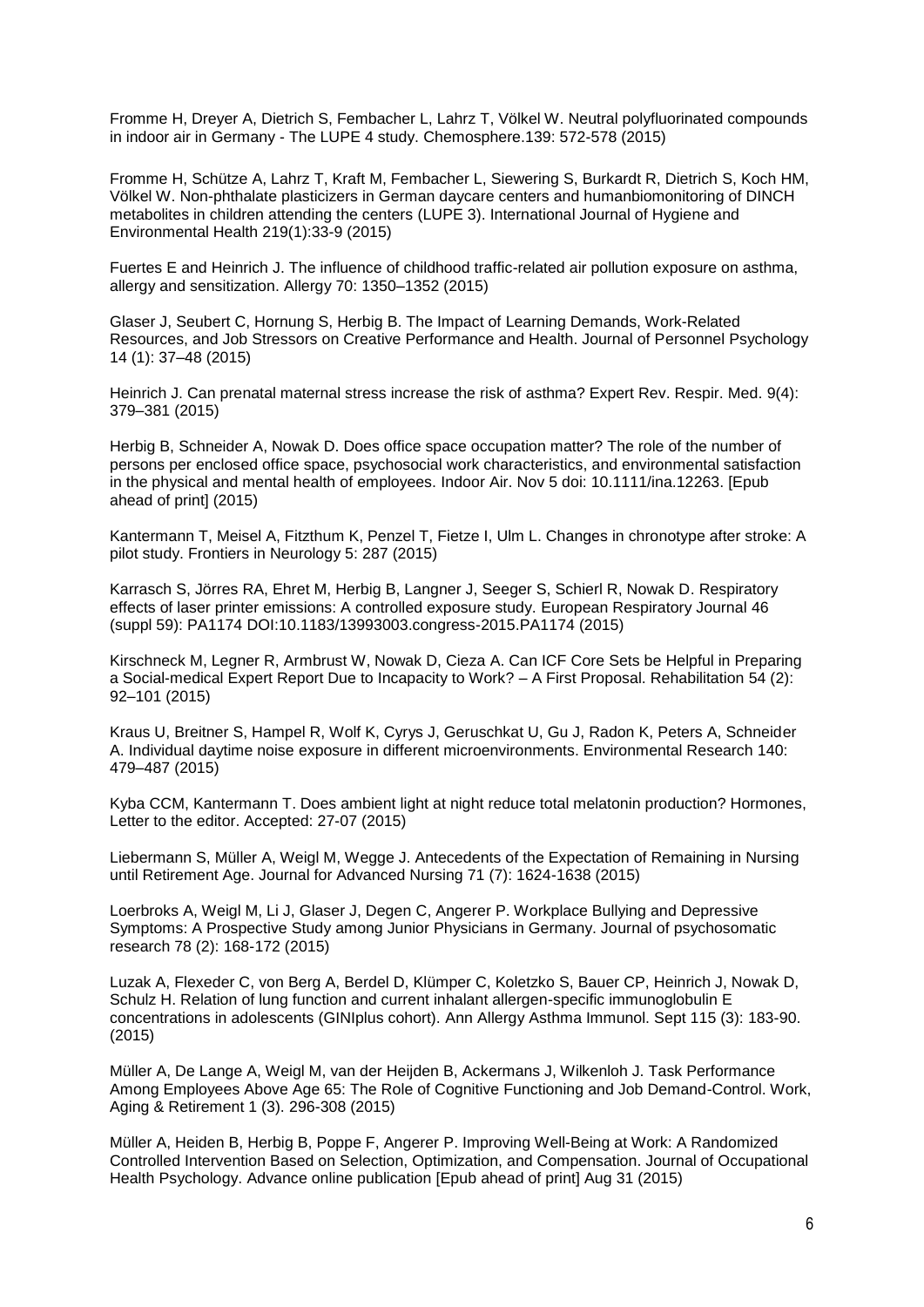Müller A, Weigl M. Selection, Optimization, and Compensation at Work in Relation to Age. In Pachana, N.A. (Ed). Encyclopedia of Geropsychology. Springer: New York (2015)

Ohlander J, Huber SM, Schomaker M, Heumann C, Schierl R, Michalke B, Jenni OG, Caflisch J, Muñoz DM, von Ehrenstein OS, Radon K. Correction: Risk Factors for Mercury Exposure of Children in a Rural Mining Town in Northern Chile. PLOS ONE PLoS ONE 10(12): e0144527. doi:10.1371/journal.pone.0144527 (2015)

Ohlander J, Keskin M-C, Stork J, Radon K. Shift Work and Hypertension: Prevalence and Analysis of Disease Pathways in a German Car Manufacturing Company. American Journal of Industrial Medicine. 58 (5): 549–560 doi: 10.1002/ajim.22437 (2015)

[Ohlander J,](http://www.ncbi.nlm.nih.gov/pubmed/?term=Ohlander%20J%5BAuthor%5D&cauthor=true&cauthor_uid=25228139) [Weigl M,](http://www.ncbi.nlm.nih.gov/pubmed/?term=Weigl%20M%5BAuthor%5D&cauthor=true&cauthor_uid=25228139) [Petru R,](http://www.ncbi.nlm.nih.gov/pubmed/?term=Petru%20R%5BAuthor%5D&cauthor=true&cauthor_uid=25228139) [Angerer P,](http://www.ncbi.nlm.nih.gov/pubmed/?term=Angerer%20P%5BAuthor%5D&cauthor=true&cauthor_uid=25228139) [Radon K.](http://www.ncbi.nlm.nih.gov/pubmed/?term=Radon%20K%5BAuthor%5D&cauthor=true&cauthor_uid=25228139) Working conditions and effort-reward imbalance of German physicians in Sweden respective Germany: a comparative study. [Int Arch Occup Environ](http://www.ncbi.nlm.nih.gov/pubmed/25228139)  [Health.](http://www.ncbi.nlm.nih.gov/pubmed/25228139) 88 (4): 511-9 (2015)

Salas M, Quezada S, Basagoitia A, Fernandez T, Herrera R, Parra M, Moraga D, Weigl M, Radon K. Working conditions, workplace violence and psychological distress in Andean miners: A crosssectional study across three countries. Annals of Global Health 81 (4): p465–474 doi: 10.1016/j.aogh.2015.06.002 (in press) (2015)

Schmidt L, Lahrz T, Kraft M, Göen T, Fromme H. Monocyclic and bicyclic monoterpenes in air of German daycare centers and human biomonitoring in visiting children, the LUPE 3 study. Environment International 83: 86–93 (2015)

[Schneider A,](http://www.aerzteblatt.de/int/archive/hits?archivAutor=Schneider%2C+A) [Schwarzbach J,](http://www.aerzteblatt.de/int/archive/hits?archivAutor=Schwarzbach%2C+J) [Faderl B,](http://www.aerzteblatt.de/int/archive/hits?archivAutor=Faderl%2C+B) [Hautmann H,](http://www.aerzteblatt.de/int/archive/hits?archivAutor=Hautmann%2C+H) [Jörres RA.](http://www.aerzteblatt.de/int/archive/hits?archivAutor=J%F6rres%2C+R+A) Whole-Body Plethysmography in Suspected Asthma: A Prospective Study of Its Added Diagnostic Value in 302 Patients. Dtsch Arztebl Int 112 (24): 405-11 (2015)

Schröttle A, Czihal M, Lottspeich C, Kuhlencordt P, Nowak D, Hoffmann U. Hypothenar hammer syndrome. Vasa 44 (3): 179–185 (2015)

Seidler A, Euler U, Letzel S, Nowak D (Hrsg.): Gesunde Gestaltung von Büroarbeitsplätzen – arbeitsmedizinische Aspekte, physikalische Einflussfaktoren, Gefahrstoffexposition, Organisationsformen. Landsberg: ecomed Medizin, 318 Seiten (2015)

Severin F, Borry P, Cornel MC, Daniels N, Fellmann F, Hodgson SV, Howard HC, John J, Kääriäinen H, Kayserili H, Kent A, Koerber F, Kristoffersson U, Kroese M, Lewis C, Marckmann G, Meyer P, Pfeufer A, Schmidtke J, Skirton H, Tranebjærg L, Rogowski WH. Points to consider for prioritizing clinical genetic testing services: a European consensus process oriented at accountability for reasonableness. European Journal of Human Genetics 23: 729–735 (2015)

Severin F, Hess W, Schmidtke J, Mühlbacher A, Rogowski W. Value judgements for priority setting criteria in genetic testing: A discrete choice experiment. [Health Policy.](http://www.ncbi.nlm.nih.gov/pubmed/24836022) 119: 164–173 (2015)

[Smith M,](http://www.ncbi.nlm.nih.gov/pubmed/?term=Smith%20M%5BAuthor%5D&cauthor=true&cauthor_uid=26291984) [Berdel D,](http://www.ncbi.nlm.nih.gov/pubmed/?term=Berdel%20D%5BAuthor%5D&cauthor=true&cauthor_uid=26291984) [Nowak D,](http://www.ncbi.nlm.nih.gov/pubmed/?term=Nowak%20D%5BAuthor%5D&cauthor=true&cauthor_uid=26291984) [Heinrich J,](http://www.ncbi.nlm.nih.gov/pubmed/?term=Heinrich%20J%5BAuthor%5D&cauthor=true&cauthor_uid=26291984) [Schulz H.](http://www.ncbi.nlm.nih.gov/pubmed/?term=Schulz%20H%5BAuthor%5D&cauthor=true&cauthor_uid=26291984) Sport Engagement by Accelerometry under Field Conditions in German Adolescents: Results from GINIPlus. [PLoS One.](http://www.ncbi.nlm.nih.gov/pubmed/26291984) 10 (8): e0135630 doi: 10.1371/journal.pone.0135630. eCollection (2015)

Steckling N, Plass D, Böse-O'Reilly S, Kobal AB, Krämer A, Hornberg C. Disease profile and healthrelated quality of 3 life (HRQoL) using the EuroQol (EQ-5D + C) 4 questionnaire for chronic metallic mercury 5 vapor intoxication. Health and Quality of Life Outcomes 13:196 DOI 10.1186/s12955-015- 0388-0 (2015)

Suvd D, Davaadorj R, Baatartsol D, Unursaikhan S, Tsengelmaa M, Oyu T, Yunden S, Hagan-Rogers AM, Böse-O'Reilly S. Toxicity assessment in artisanal miners from low-level mercury exposure in Bornuur and Jargalant soums of Mongolia Procedia Environmental Sciences 30: 97-102 (2015)

Theadom A, Cropley M, Kantermann T. Daytime napping associated with increased symptom severity in fibromyalgia syndrome. BMC Musculoskeletal Disorders. 16: 13 doi: 10.1186/s12891-015-0464-y (2015)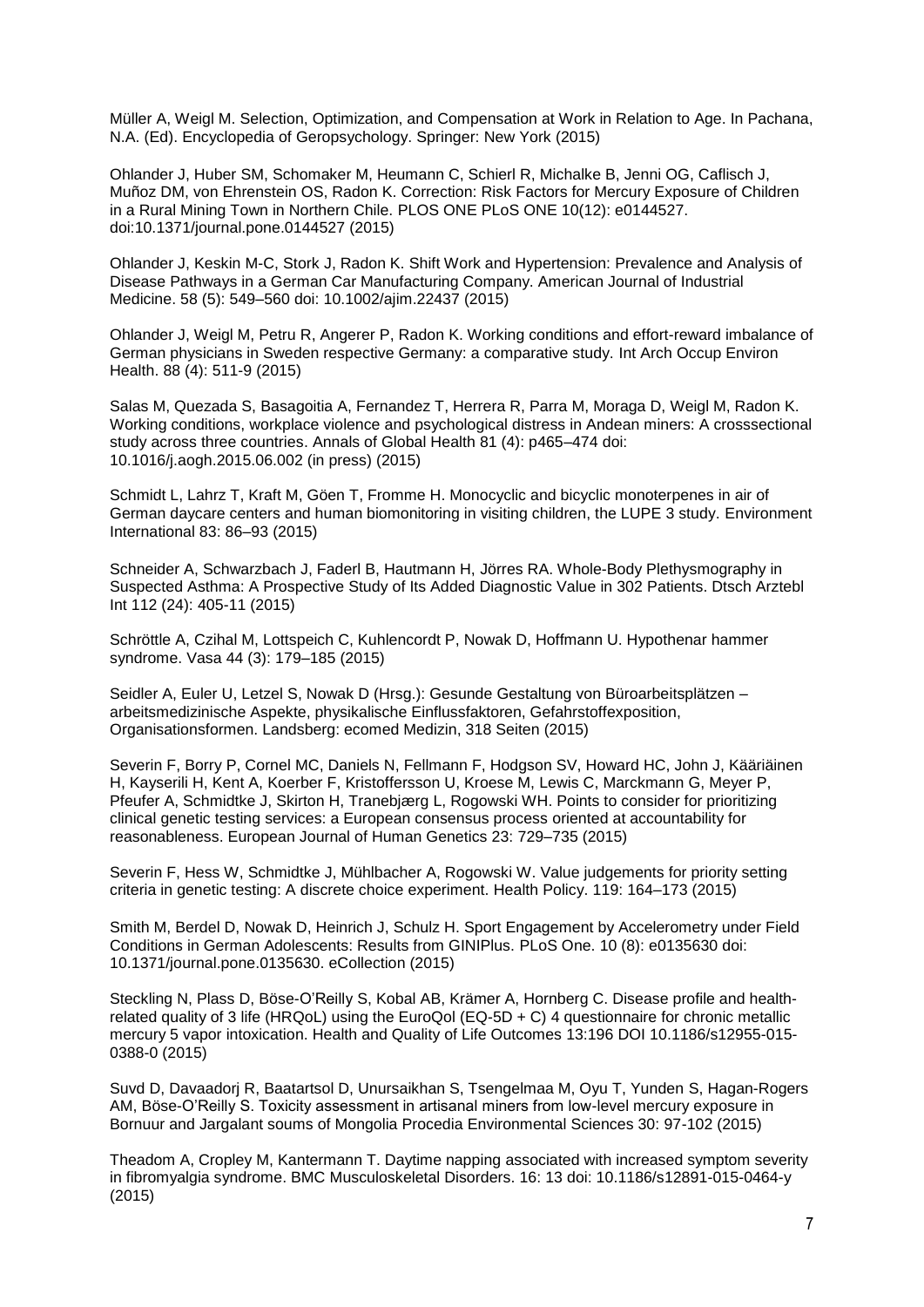Thiering E, Brüske I, Kratzsch J, Hofbauer LC, Berdel D, von Berg A, Lehmann I, Hoffmann B, Bauer CP, Koletzko S, Heinrich J. Associations between serum 25-hydroxyvitamin D and bone turnover markers in a population based sample of German children. Scientific Reports 5:18138 DOI: 10.1038/srep18138 1 (2015)

Thiering E and Heinrich J. Epidemiology of air pollution and diabetes. Trends in Endocrinology and Metabolism 26 (7): 384-94 (2015)

Van de Ven HA, Bültmann U, de Looze MP, Koolhaas W, Kantermann T, Brouwer S, van der Klink JJL. Need for recovery among male technical distal on-call workers. Ergonomics 58(12):1927-38. doi: 10.1080/00140139.2015.1046498 (2015)

Van der Vinne V, Zerbini G, Siersema A, Pieper A, Merrow M, Hut RA, Roenneberg T, Kantermann T. Timing of Examinations Affects School Performance Differently in Early and Late Chronotypes Journal of Biological Rhythms 30 (1): 53–60 (2015)

Vos T, …, Steckling N, et al. Global Burden of Disease Study 2013 Collaborators. Global, regional, and national incidence, prevalence, and years lived with disability for 301 acute and chronic diseases and injuries in 188 countries, 1990–2013: a systematic analysis for the Global Burden of Disease Study 2013. Lancet 386 (9995): 743–800 (2015)

Wacker ME, Jörres RA, Karch A, Koch A, Heinrich J, Karrasch S, Schulz H, Peters A, Gläser S, Ewert R, Baumeister SE, Vogelmeier C, Leidl R, Holle R and for the COSYCONET study group. Relative impact of COPD and comorbidities on generic health-related quality of life: a pooled analysis of the COSYCONET patient cohort and control subjects from the KORA and SHIP studies. Wacker et al. Respiratory Research 17:81 DOI 10.1186/s12931-016-0401-0 (2016)

[Wacker ME,](http://www.ncbi.nlm.nih.gov/pubmed/?term=Wacker%20ME%5BAuthor%5D&cauthor=true&cauthor_uid=26725462) [Jörres RA,](http://www.ncbi.nlm.nih.gov/pubmed/?term=J%C3%B6rres%20RA%5BAuthor%5D&cauthor=true&cauthor_uid=26725462) [Schulz H,](http://www.ncbi.nlm.nih.gov/pubmed/?term=Schulz%20H%5BAuthor%5D&cauthor=true&cauthor_uid=26725462) [Heinrich J,](http://www.ncbi.nlm.nih.gov/pubmed/?term=Heinrich%20J%5BAuthor%5D&cauthor=true&cauthor_uid=26725462) [Karrasch S,](http://www.ncbi.nlm.nih.gov/pubmed/?term=Karrasch%20S%5BAuthor%5D&cauthor=true&cauthor_uid=26725462) [Karch A,](http://www.ncbi.nlm.nih.gov/pubmed/?term=Karch%20A%5BAuthor%5D&cauthor=true&cauthor_uid=26725462) [Koch A,](http://www.ncbi.nlm.nih.gov/pubmed/?term=Koch%20A%5BAuthor%5D&cauthor=true&cauthor_uid=26725462) [Peters A,](http://www.ncbi.nlm.nih.gov/pubmed/?term=Peters%20A%5BAuthor%5D&cauthor=true&cauthor_uid=26725462) [Leidl R,](http://www.ncbi.nlm.nih.gov/pubmed/?term=Leidl%20R%5BAuthor%5D&cauthor=true&cauthor_uid=26725462) [Vogelmeier C,](http://www.ncbi.nlm.nih.gov/pubmed/?term=Vogelmeier%20C%5BAuthor%5D&cauthor=true&cauthor_uid=26725462) [Holle R.](http://www.ncbi.nlm.nih.gov/pubmed/?term=Holle%20R%5BAuthor%5D&cauthor=true&cauthor_uid=26725462) Direct and indirect costs of COPD and its comorbidities: Results from the German COSYCONET study. [Respir Med.](http://www.ncbi.nlm.nih.gov/pubmed/26725462) 111:39-46. doi: 10.1016/j.rmed.2015.12.001. Epub 2015 Dec 10 (2016)

Walser SM, Gerstner DG, Brenner B, Bünger J, Eikmann T, Janssen B, Kolb S, Kolk A, Nowak D, Raulf M, Sagunski H, Sedlmaier N, Suchenwirth R, Wiesmüller G, Wollin K-M, Tesseraux I, Herr CEW. Evaluation of exposure–response relationships for health effects of microbial bioaerosols – A systematic review. International Journal of Hygiene and Environmental Health 218 (7): 577–589 (2015)

Weber J, Illi S, Nowak D, Schierl R, Holst O, von Mutius E and Ege MJ. Asthma and the Hygiene Hypothesis – Does Cleanliness Matter? [Am J Respir Crit Care Med.1](http://www.ncbi.nlm.nih.gov/pubmed/25584716)91 (5): 522-9 (2015)

[Wei J,](http://www-ncbi-nlm-nih-gov.emedien.ub.uni-muenchen.de/pubmed/?term=Wei%20J%5BAuthor%5D&cauthor=true&cauthor_uid=26003905) [Gerlich J,](http://www-ncbi-nlm-nih-gov.emedien.ub.uni-muenchen.de/pubmed/?term=Gerlich%20J%5BAuthor%5D&cauthor=true&cauthor_uid=26003905) [Genuneit J,](http://www-ncbi-nlm-nih-gov.emedien.ub.uni-muenchen.de/pubmed/?term=Genuneit%20J%5BAuthor%5D&cauthor=true&cauthor_uid=26003905) [Nowak D,](http://www-ncbi-nlm-nih-gov.emedien.ub.uni-muenchen.de/pubmed/?term=Nowak%20D%5BAuthor%5D&cauthor=true&cauthor_uid=26003905) [Vogelberg C,](http://www-ncbi-nlm-nih-gov.emedien.ub.uni-muenchen.de/pubmed/?term=Vogelberg%20C%5BAuthor%5D&cauthor=true&cauthor_uid=26003905) [von Mutius E,](http://www-ncbi-nlm-nih-gov.emedien.ub.uni-muenchen.de/pubmed/?term=von%20Mutius%20E%5BAuthor%5D&cauthor=true&cauthor_uid=26003905) [Radon K.](http://www-ncbi-nlm-nih-gov.emedien.ub.uni-muenchen.de/pubmed/?term=Radon%20K%5BAuthor%5D&cauthor=true&cauthor_uid=26003905) Hormonal factors and incident asthma and allergic rhinitis during puberty in girls. [Ann Allergy Asthma & Immunol.](http://www-ncbi-nlm-nih-gov.emedien.ub.uni-muenchen.de/pubmed/26003905) 115 (1): 21-27 (2015)

Wei J, Gerlich J, Vogelberg C, von Mutius E, Windstetter D, Genuneit J, Weinmayr G, Nowak D, Radon K. Do young adults with atopic dermatitis avoid harmful workplace exposure at their first job? A prospective cohort study. Int Arch Occup Environ Health DOI 10.1007/s00420-015-1078-2 Accepted: 7 July (2015)

Weigl M, Antoniadis S, Chiapponi C, Bruns C, Sevdalis N. The impact of intra-operative interruptions on surgeons' perceived workload: an observational study in elective general and orthopedic surgery. Surg Endosc 29: 145–153 (2015)

Weigl M, Müller A, Holland S, Wedel S, Woloshynowych M. Work conditions, mental workload and patient care quality: a multisource study in the emergency department. BMJ Qual Saf doi:10.1136/bmjqs-2014-003744 (in press) (2015)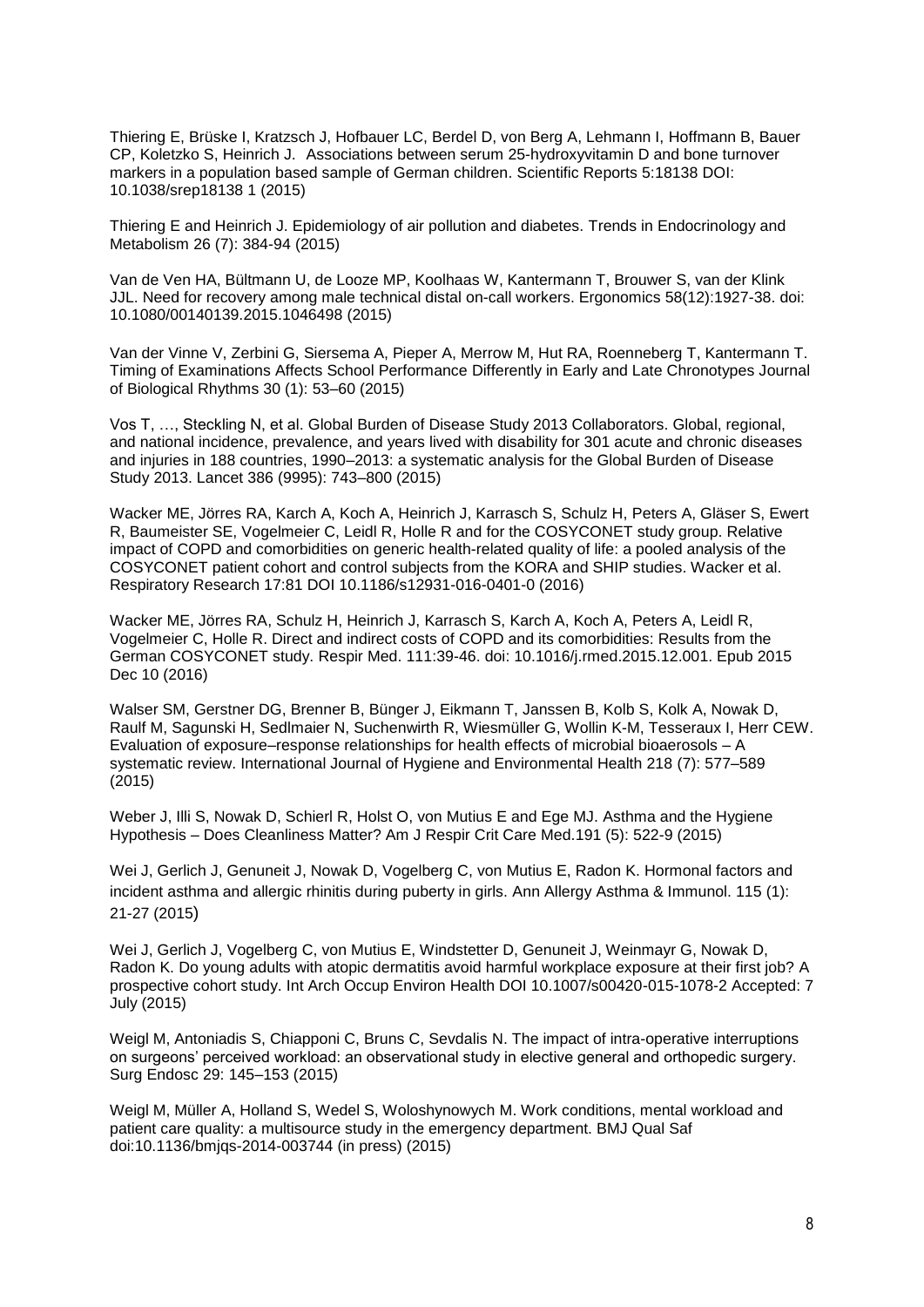Weigl M, Schneider A, Hoffmann F, Angerer P. Work stress, burnout, and perceived quality of care: A cross-sectional study among hospital pediatricians. European Journal of Pediatrics 174 (9): 1237-1246 doi: 10.1007/s00431-015-2529-1 (2015)

Weinmann T, Gerlich J, Heinrich S, Nowak D, GerdesJ, Schlichtiger J, von Mutius E, Schaub B, Vogelberg C, Roller D, Radon K. Establishing a birth cohort to investigate the course and aetiology of asthma and allergies across three generations – rationale, design, and methods of the ACROSSOLAR study. BMC Public Health 15: 1210 DOI 10.1186/s12889-015-2555-y (2015)

Wucherer P, Stefan P, Abhari K, Fallavollita P, Weigl M, Lazarovici M, Winkler A, Weidert S, Peters T, de Ribaupierre S, Eagleson R, Navab N. Vertebroplasty Performance on Simulator for 19 Surgeons Using Hierarchical Task Analysis. IEEE Transactions on Medical Imaging 34 (8):1730-7. doi: 10.1109/TMI.2015 (2015)

## **2014**

Albrecht E, Sillanpää E, Karrasch S, Alves AC, Codd V, Hovatta I, Buxton JL, Nelson CP, Broer L, Hägg S, Mangino M, Willemsen G, Surakka I, Ferreira MA, Amin N, Oostra BA, Bäckmand HM, Peltonen M, Sarna S, Rantanen T, Sipilä S, Korhonen T, Madden PA, Gieger C, Jörres RA, Heinrich J, Behr J, Huber RM, Peters A, Strauch K, Wichmann HE, Waldenberger M, Blakemore AI, de Geus EJ, Nyholt DR, Henders AK, Piirilä PL, Rissanen A, Magnusson PK, Viñuela A, Pietiläinen KH, Martin NG, Pedersen NL, Boomsma DI, Spector TD, van Duijn CM, Kaprio J, Samani NJ, Jarvelin MR, Schulz H. Telomere length in circulating leukocytes is associated with lung function and disease. Eur Respir J. 43, 983-992 (2014)

Allebrandt KV, Teder-Laving M, Kantermann T, Peters A, Campbell H, Rudan I, Wilson JF, Metspalu A, Roenneberg T. Chronotype and sleep duration: The influence of season of assessment. Chronobiology International, 31, 731-740 (2014)

Antoniadis S, Passauer-Baierl S, Baschnegger H, Weigl M. Identification and interference of intraoperative distractions and interruptions in operating rooms. Journal of Surgical Research 188, 21-29 (2014)

Bisdorff B, Kenn K, Nowak D, Schlichtiger J, Bäuml J, Orban E, Radon K. Asthma and vocal cord dysfunction related symptoms in the general population – a pilot study. Ann Allergy Asthma Immunol. 113, 576-577 (2014) doi:10.1016/j.anai.2014.08.009

Brüske I, Thiering E, Heinrich J, Huster KM, Nowak D. Respirable quartz dust exposure and airway obstruction: a systematic review and meta-analysis. Occup Environ Med, 71, 583-589 (2014)

Budweiser S, Harlacher M, Pfeifer M, Jörres RA. Co-morbidities and hyperinflation are independent risk factors of all-cause mortality in very severe COPD. COPD. 11, 388-400, 2014

Degen C, Weigl M, Glaser J, Li J, Angerer P. The impact of training and working conditions on junior doctors' intention to leave clinical practice. BMC Medical Education, 14:119 (2014), DOI:10.1186/1472- 6920-14-119

Dias A, Gorzelniak L, Schultz K, Wittmann M, Rudnik J, Jörres R, Horsch A. Classification of exacerbation episodes in Chronic Obstructive Pulmonary Disease patients. Methods of Information in Medicine 53, 108- 114 (2014)

Erren TC, Groß JV, Kantermann T, Kuffer L. Chronobiology and competitive sports: Recent studies and future perspectives. Chronobiology International, Early Online: 1–2, Jun;31(5):746-7 DOI: 10.3109/07420528.2014.899603 (2014)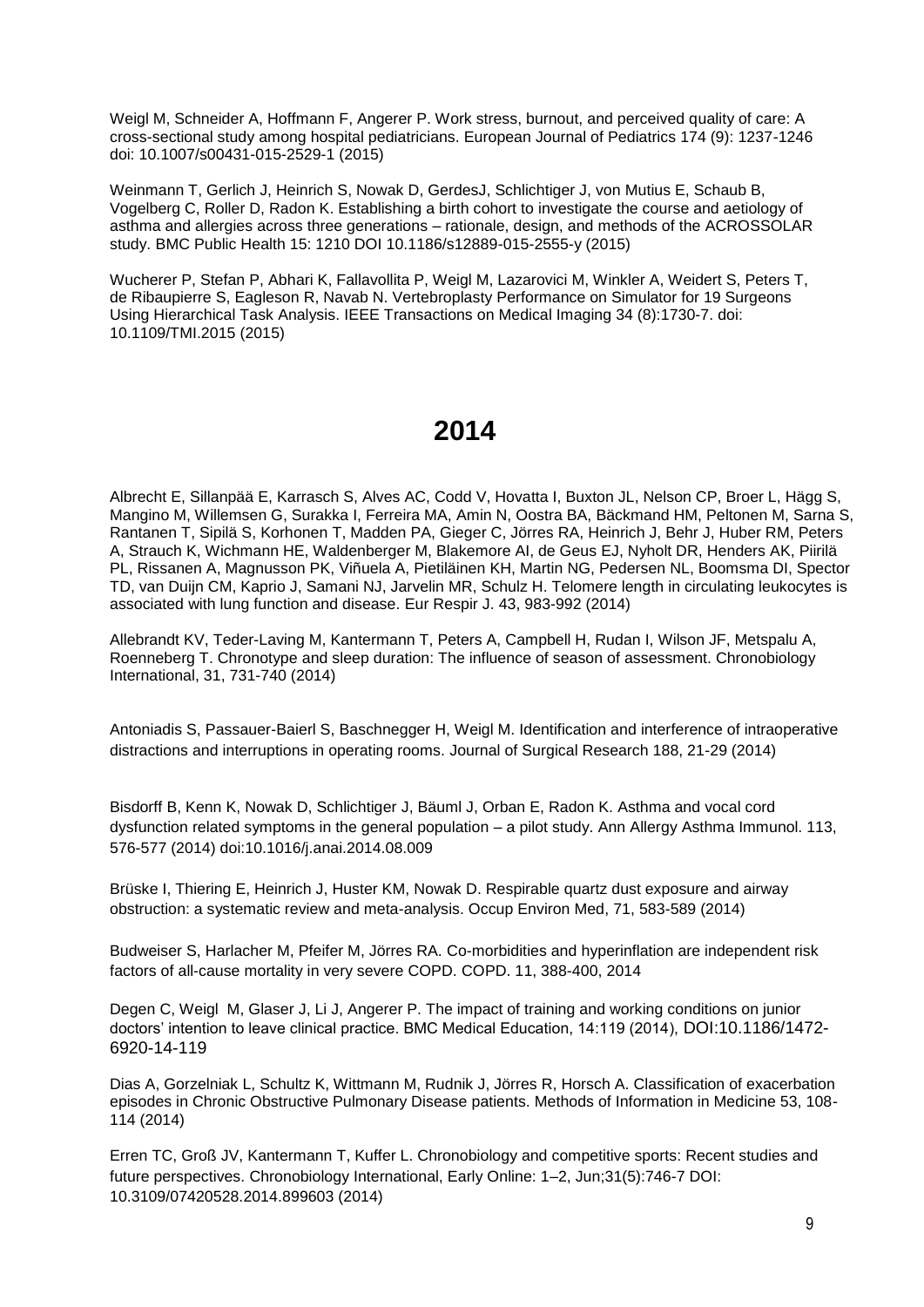Fischer KE, Rogowski W. Funding decisions for newborn screening: a comparative review of 22 decision processes in Europe. Int J Environ Res Public Health 11, 5403-5430 (2014)

Gallmeier K, Becker E, Kirsten A, Wölke G, Manuwald O, Meyer H, Magnussen H, Nowak D, Heinrich J. prediction of new-onset asthma and nasal allergy by skin prick test and RAST in a cohort of adults. Eur Respir J 43, 91-102 (2014)

Gosling SN, Bryce EK, Dixon PG, Gabriel KMA, Gosling EY, Hanes JM. Hondula DM, Liang L, Bustos Mac Lean BA, Muthers S, Nascimento ST. Petralli M, Vanos JK, Wanka ER. A glossary for biometeorology. Int J Biometeorol 58, 277-308 (2014)

Hatz MH, Schremser K, Rogowski WH. Is individualized medicine more cost-effective? A systematic review. Pharmacoeconomics 32, 443-455 (2014)

Hollederer A, Benz C, Braun G, Dahlhoff G, Drexler H, Engel J, Gräßel E, Häusler E, Heide H, Heuschmann P, Hörl G, Imhof H, Kaplan M, Kasperbauer R, Klemperer D, Kolominsky-Rabas P, Krombholz W, Kuhn J, Lang M, Langejürgen R, Lankes A, Leidl R, Liebl B, Loss J, Ludewig K, Mansmann U, Melcop N, Nagels K, Huster KM, Müller A, Prohn MJ, Nowak D, Herbig B. Medical risks in older pilots: a systematic review on incapacitation and age. Int Arch Occup Environ Health 87, 567-578 (2014)

[Illi S, W](https://www.clinicalkey.com/#!/search/Illi%20Sabina/%7B%22type%22:%22author%22%7D)eber HJ, [Zutavern A,](https://www.clinicalkey.com/#!/search/Zutavern%20Anne/%7B%22type%22:%22author%22%7D) [Genuneit J,](https://www.clinicalkey.com/#!/search/Genuneit%20Jon/%7B%22type%22:%22author%22%7D) [Schierl R,](https://www.clinicalkey.com/#!/search/Schierl%20Rudolf/%7B%22type%22:%22author%22%7D) [Strunz-Lehner C,](https://www.clinicalkey.com/#!/search/Strunz-Lehner%20Christine/%7B%22type%22:%22author%22%7D) [von Mutius E.](https://www.clinicalkey.com/#!/search/von Mutius%20Erika/%7B%22type%22:%22author%22%7D) Perinatal influences on the development of asthma and atopy in childhood. Annals of Allergy, Asthma & Immunology, 2014-02-01, Volume 112, Issue 2, Pages 132-139.e1 (2014)

Kantermann T, Duboutay F, Haubruge D, Hampton S, Darling AL, Berry JL, Kerkhofs M, Zouaoui Boudjeltia K, Skene DJ. The direction of shift-work rotation impacts metabolic risk independent of chronotype and social jetlag – An exploratory pilot study. Chronobiology International, Dec;31(10):1139-45 Early Online: 1-7 (2014)

Kellberger J, Peters-Weist AS, Heinrich S, Pfeiffer S, Vogelberg C, Roller D, Genuneit J, Weinmayr G, von Mutius E, Heumann C, Nowak D, Radon K. Predictors of work-related sensitisation, allergic rhinitis and asthma in early work life. Eur Respir J 44, 657-665 (2014)

Koerber F, Waidelich R, Stollenwerk B, Rogowski W. The cost-utility of open prostatectomy compared with active surveillance in early localised prostate cancer. BMC Health Services Research 14:163 (2014), DOI: 10.1186/1472-6963-14-163

Kreißl S, Radon K, Dressel H, Genuneit J, Kellberger J, Nowak D, von Mutius E, Weiland SK, Weinmayr G, Windstetter D, Vogelberg C. Body mass index change and atopic diseases are not always associated in children and adolescents. Ann Allergy Asthma Immunol, 113, 440-444 (2014)

Kreuzer M, Dufey F, Laurier D, Nowak D, Marsh JW, Schnelzer M, Sogl M, Walsh L. Mortality from internal and external radiation exposure in a cohort of male German uranium millers, 1946–2008. Int Arch Occup Environ Health. Accepted 11 August 2014, DOI 10.1007/s00420-014-0973-2

Kreuzer M, Dufey F, Marsh JW, Nowak D, Schnelzer M, Walsh L. Mortality from cancers of the extra-thoracic airways in relation to radon progeny in the Wismut cohort, 1946-2008. Int J Radiation Biol 90, 1030-1035 (2014)

Le Moual N, Carsin AE, Siroux V, Radon K, Norback D, Torén K, Olivieri M, Urrutia, I, Cazzoletti L, Jacquemin B, Benke G, Kromhout H, Mirabelli MC, Mehta AJ, Schlünssen V, Sigsgaard T, Blanc PD, Kogevinas M, Antó, JM, Zock JP. Occupational exposures and uncontrolled adult-onset asthma in the European Community Respiratory Health Survey II. Eur Respir J 43, 374-386 (2014)

Loth DW, ..., Karrasch S, ... et al. Genome-wide association analysis identifies six new loci associated with forced vital capacity. Nat Genet. 46, 669-677 (2014)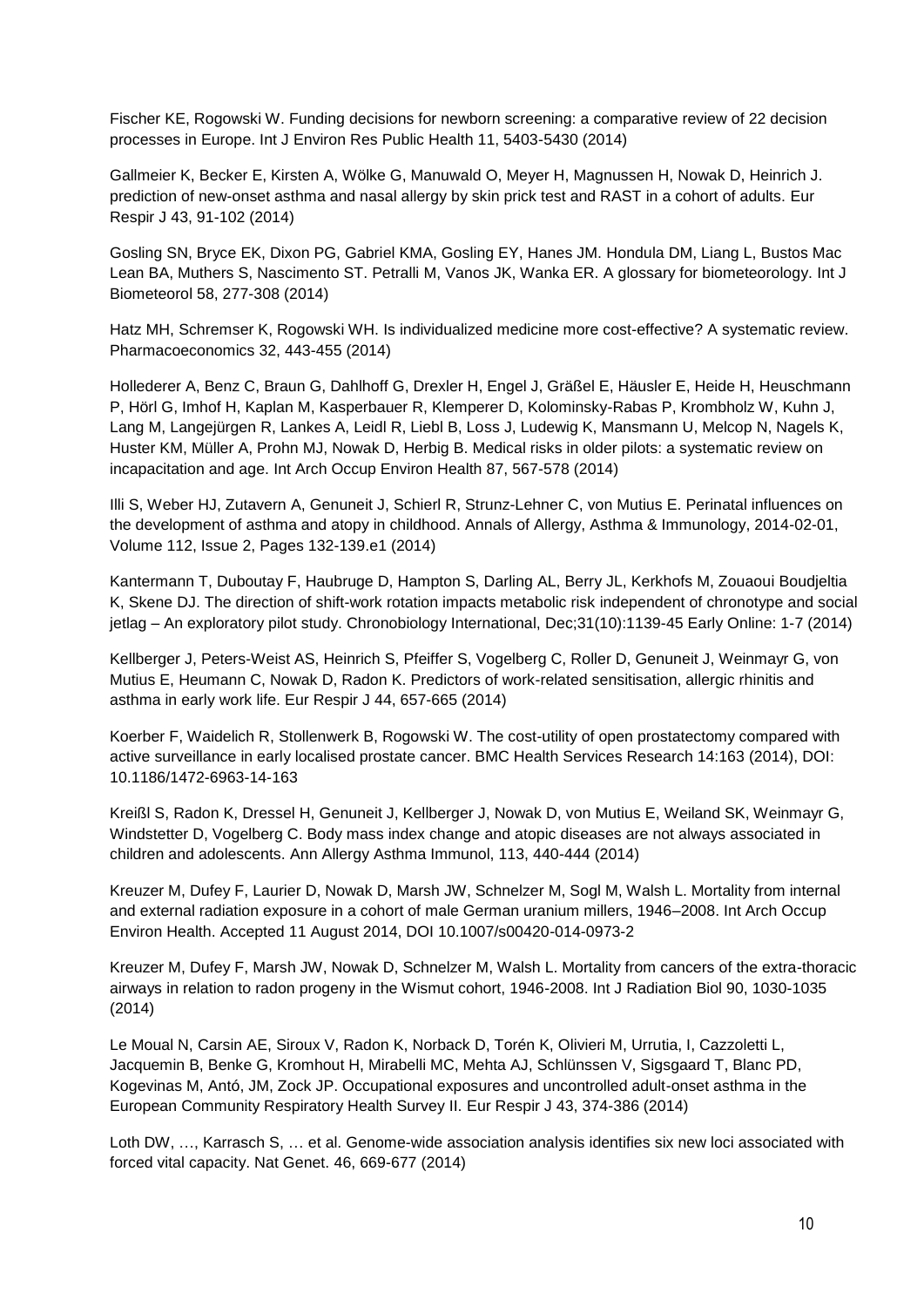Markevych I, Fuertes E, Tiesler CMT, Birk M, Bauer CP, Koletzko S, v.Berg A, Berdel D, Heinrich J. Surrounding greenness brith weight: Results from the GINIplus and LISAplus birth cohorts in Munich. Health & Place 26, 39-46 (2014)

Müller A, Prohn M J, Huster K M, Nowak D, Angerer P, Herbig B. Pilots' age and incidents in helicopter emergency medical services: A five-year observational study. Aviation, Space, and Environmental Medicine, 85, 522-528 (2014)

[Nowak D1](http://www.ncbi.nlm.nih.gov/pubmed/?term=Nowak%20D%5BAuthor%5D&cauthor=true&cauthor_uid=24882626), [Jörres RA,](http://www.ncbi.nlm.nih.gov/pubmed/?term=J%C3%B6rres%20RA%5BAuthor%5D&cauthor=true&cauthor_uid=24882626) [Rüther T.](http://www.ncbi.nlm.nih.gov/pubmed/?term=R%C3%BCther%20T%5BAuthor%5D&cauthor=true&cauthor_uid=24882626) E-cigarettes--prevention, pulmonary health, and addiction. [Dtsch Arztebl Int.](http://www.ncbi.nlm.nih.gov/pubmed/24882626) 2014 May 16;111(20):349-55. doi: 10.3238/arztebl.2014.0349.

Ohlander J, Keskin MC, Stork J, Radon K. Shift work and hypertension: prevalence and analysis of disease pathways in German car manufacturing workers. Occup Environ Med; 71 Suppl 1:A81. DOI: 10.1136/oemed-2014-102362.253. (2014)

Ohlander J, Weigl M, Petru R, Angerer P, Radon K. Working conditions and effort-reward imbalance of German physicians in Sweden respective Germany: a comparative study. Int Arch Occup Environ Health. 2014 Sept 17. May;88(4):511-9 [Epub ahead of print]

Ortlieb S, Gorzelniak L, Nowak D, Strobl R, Grill E, Thorand B, Peters A, Kuhn KA, Karrasch S, Horsch A, Schulz H. Associations between Multiple Accelerometry-Assessed Physical Activity Parameters and Selected Health Outcomes in Elderly People – Results from the KORA-Age Study. PLOS ONE, 9 (11) (2014)

Ortlieb S, Dias A, Gorzelniak L, Nowak D, Karrasch S, peters A, Kuhn KA, Horsch A, Schulz H, and KORA Study Group. Exploring patterns of accelerometry-assessed physical activity in elderly people. Int J Behav Nutr Phys Act 11:28 (2014)

Passauer-Baierl S, Hulll Louise, Miskovic D, Russ S, Sevdalis N, Weigl M. Re-validating the Observational Teamwork Assessment for Surgery Tool (OTAS-D): Cultural Adaptation, refinement, and psychometric evaluation .World J Surg 38, 305-313 (2014)

Radon K. To live or not to live near a farm? Occup Environ Med. 71(2):79. DOI: 10.1136/oemed-2013- 101790. Epub 2013. PubMed PMID: 24213565, (2014)

[Rogowski W,](http://www.ncbi.nlm.nih.gov/pubmed?term=Rogowski%20W%5BAuthor%5D&cauthor=true&cauthor_uid=25249200) [Payne K,](http://www.ncbi.nlm.nih.gov/pubmed?term=Payne%20K%5BAuthor%5D&cauthor=true&cauthor_uid=25249200) [Schnell-Inderst P,](http://www.ncbi.nlm.nih.gov/pubmed?term=Schnell-Inderst%20P%5BAuthor%5D&cauthor=true&cauthor_uid=25249200) [Manca](http://www.ncbi.nlm.nih.gov/pubmed?term=Manca%20A%5BAuthor%5D&cauthor=true&cauthor_uid=25249200) A, [Rochau U,](http://www.ncbi.nlm.nih.gov/pubmed?term=Rochau%20U%5BAuthor%5D&cauthor=true&cauthor_uid=25249200) [Jahn B,](http://www.ncbi.nlm.nih.gov/pubmed?term=Jahn%20B%5BAuthor%5D&cauthor=true&cauthor_uid=25249200) [Alagoz O,](http://www.ncbi.nlm.nih.gov/pubmed?term=Alagoz%20O%5BAuthor%5D&cauthor=true&cauthor_uid=25249200) [Leidl R,](http://www.ncbi.nlm.nih.gov/pubmed?term=Leidl%20R%5BAuthor%5D&cauthor=true&cauthor_uid=25249200) [Siebert U.](http://www.ncbi.nlm.nih.gov/pubmed?term=Siebert%20U%5BAuthor%5D&cauthor=true&cauthor_uid=25249200) Concepts of 'Personalization' in Personalized Medicine: Implications for Economic Evaluation. [Pharmacoeconomics,](http://www.ncbi.nlm.nih.gov/pubmed/25249200) Sep, (2014) [Epub ahead of print]

Rogowski WH, Grosse SD, Schmidtke J, Marckmann G. Criteria for fairly allocating scarce health-care resources to genetic tests: which matter most? Eur J Human Genetics 22, 25-31 (2014)

Sadetzki S., Radon K,Weinmann T, Klostermann S, Heinrich S et al. The MOBI-Kids Study Protocol: Challenges in Assessing Childhood and Adolescent Exposure to Electromagnetic Fields from Wireless Telecommunication Technologies and Possible Association with Brain Tumor Risk. Front Public Health. 2014 Sep 23; 2-124. DOI: 10.3389/fpubh.2014.00124. eCollection 2014 (2014)

Schierl R, Lemmer A, Böhlandt A, Friedl L, Haneder S, Nowak D. Silicone implants – a possible confounder for urinary platinum background concentrations? Environmental Research 132, 269–272 (2014)

Schierl R, Masini C, Groeneveld S, Fischer E, Böhlandt A, Rosini V, Paolucci D. Environmental contamination by cyclophosphamide preparation: Comparison of conventional manual production in biological safety cabinet and robot-assisted production by APOTECAchemo. J Oncol Pharm Pract, DOI: 10.1177/1078155214551316 (2014)

Schierl R, Ochmann U. Occupational Health Aspects of Platinum. In: Zereini F, Wiseman CLS (Hrgsg): Platinum Metals in the Environment. p. 463-476. Environmental Science. Springer Verlag, Heidelberg 2015